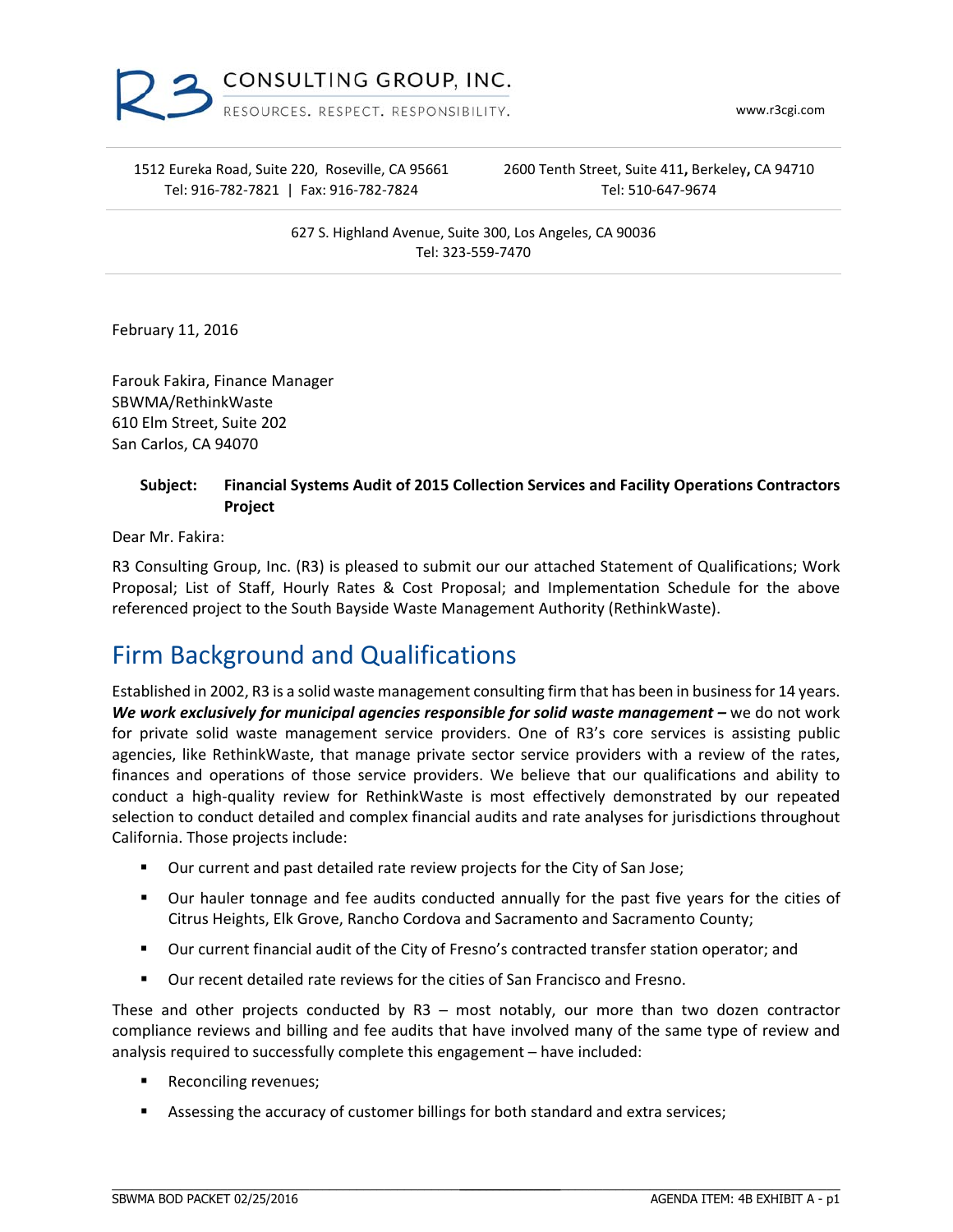Mr. Farouk Fakira February 11, 2016 Page 2 of 2

- Verifying the accuracy of contractor compensation;
- Assessing the accuracy of material sales and CRV revenues;
- Reviewing and assessing scale house practices and data tracking and reporting procedures; and
- **Testing tonnage and revenue weight ticket source data.**

R3 also gained considerable insight into both Recology's and SBR's monthly, quarterly and annual reports and internal controls as part of conducting the 2013 and 2014 Review of Collection Services and Facility Operations Reports, Tonnage, Data and Customer Service Systems Auditing Project for RethinkWaste, as well as the 2014 Financial Reviews. As part of that project, we also reviewed SBR's scale house operations and associated data tracking and reporting procedures.

## Project Team

The project team for this engagement will be me and Emily Morse. I became a principal at R3 after serving in municipal management for eight years at the City of El Cerrito; I have considerable experience with solid waste operational and financial analyses. Emily Morse is an Associate Analyst at R3 and is qualified to support me on this project.

\* \* \* \* \* \* \*

We appreciate the opportunity to submit a proposal to RethinkWaste. If you have any questions about our proposal, or need any additional information, please don't hesitate to call me at (510) 292‐0853 or email at gschultz@r3cgi.com.

Sincerely,

#### **R3 CONSULTING GROUP**

Garth Schultz | Principal

#### **Attachments:**

Attachment 1 – Statement of Qualifications Attachment 2 – Work Proposal Attachment 3 – List of Staff, Hourly Rates & Cost Proposal Attachment 4 – Implementation Schedule

 $\_$  , and the set of the set of the set of the set of the set of the set of the set of the set of the set of the set of the set of the set of the set of the set of the set of the set of the set of the set of the set of th

\_\_\_\_\_\_\_\_\_\_\_\_\_\_\_\_\_\_\_\_\_\_\_\_\_\_\_\_\_\_\_\_\_\_\_\_\_\_\_\_\_\_\_\_\_\_\_\_\_\_\_\_\_\_\_\_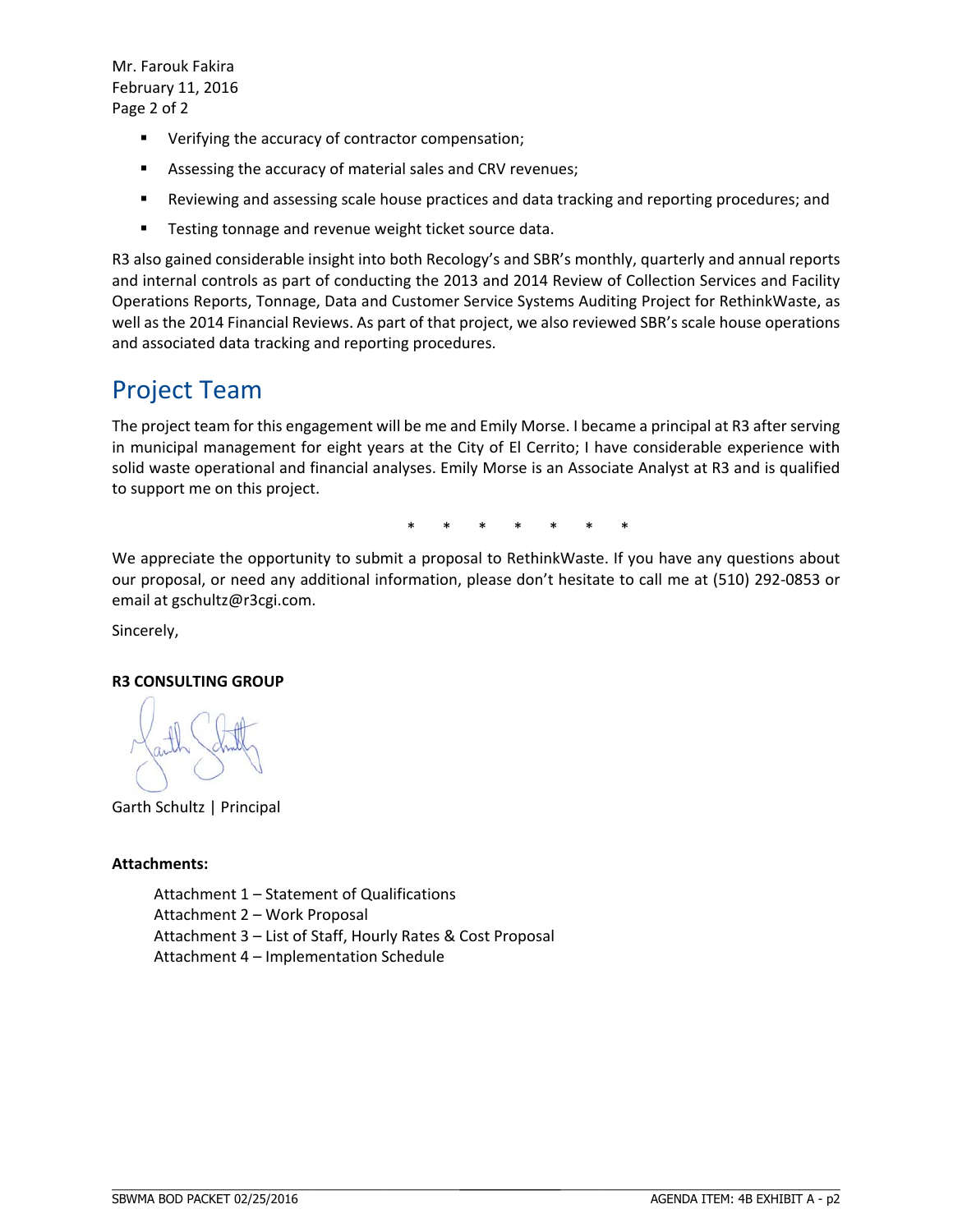## Statement of Qualifications

The major tasks of this engagement are discussed below, along with a summary of R3'srelated experience and qualifications.

## Annual Revenue Reconciliation for 2015

The objective of this task is to determine if Recology has accurately calculated each Member Agency's revenue surplus/shortfall for its franchised services. Among the tasks that need to be completed are: confirming that Recology's billings are consistent with the approved rate schedules; confirming that reported revenues tie to accounting records; verifying net revenue calculations and adjustments; and verifying that Contractor's Compensation ties to each Member Agency's approved compensation.

R3 routinely reconciles revenues and expenses among various franchised and non-franchised operations, among specific franchised services, and among multiple jurisdictions as part of our contract compliance reviews, billing and fee audits, and detailed rate reviews that we have conducted for dozens of jurisdictions. Our prior contractor compliance reviews for the cities of Fairfield and Downey both involved reconciling billed revenues to approved rate schedules and associated accounting records and reports. Similar revenue reconciliations are common tasks as part of our detailed rate review projects to assure that billed revenues are consistent with approved rate schedules, and that they are also accurately assigned to the appropriate jurisdictions.

## Revenue Reconciliation: Revenue Billed to Customers for Attachment Q – Unscheduled Services

Section 11.03 of the Franchise Agreement provides for Recology to retain 100% of the revenue collected for the provision of unscheduled/intermittent services (outlined in Attachment Q of the Franchise Agreement), with the exception of revenues for a certain threshold of customers subscribing to backyard service, and also with the exception of any Member Agency fees associated with Attachment Q revenue. The objectives of this task are to determine if Recology has charged appropriate rates for Attachment Q services, that the revenue reported for the Attachment Q services is accurate, and that none of this revenue includes revenue for base services. As with the Annual Revenue Reconciliation above, this task includes confirming that Recology's billings for Unscheduled Services are consistent with the approved rate schedules, and that reported revenues tie to accounting records. In accordance with the franchise agreements, Recology only retains backyard service revenues once the total number of residential accounts subscribing to backyard service exceeds 20% of all residential customers within each Member Agency, and a determination needs to be made as to whether Recology has exceeded this minimum threshold in any of the Member Agencies.

R3 routinely conducts billing audits to assure that customers are billed the correct rates for the service levels provided. Our contract compliance reviews and billing and fee audits include reconciliation of the billed rates to the approved rate schedules. We have provided the same or similar services to those required for the successful completion of this task to many jurisdictions, including the cities of Citrus Heights, Cotati, Dublin, Fairfield, Fresno, Petaluma, Pomona, Redlands, Sacramento, Salinas, San Bernardino, San Leandro, Santa Barbara, Windsor and Woodland, and counties of El Dorado, Napa and Plumas, and the Yuba‐Sutter Regional Waste Management Authority.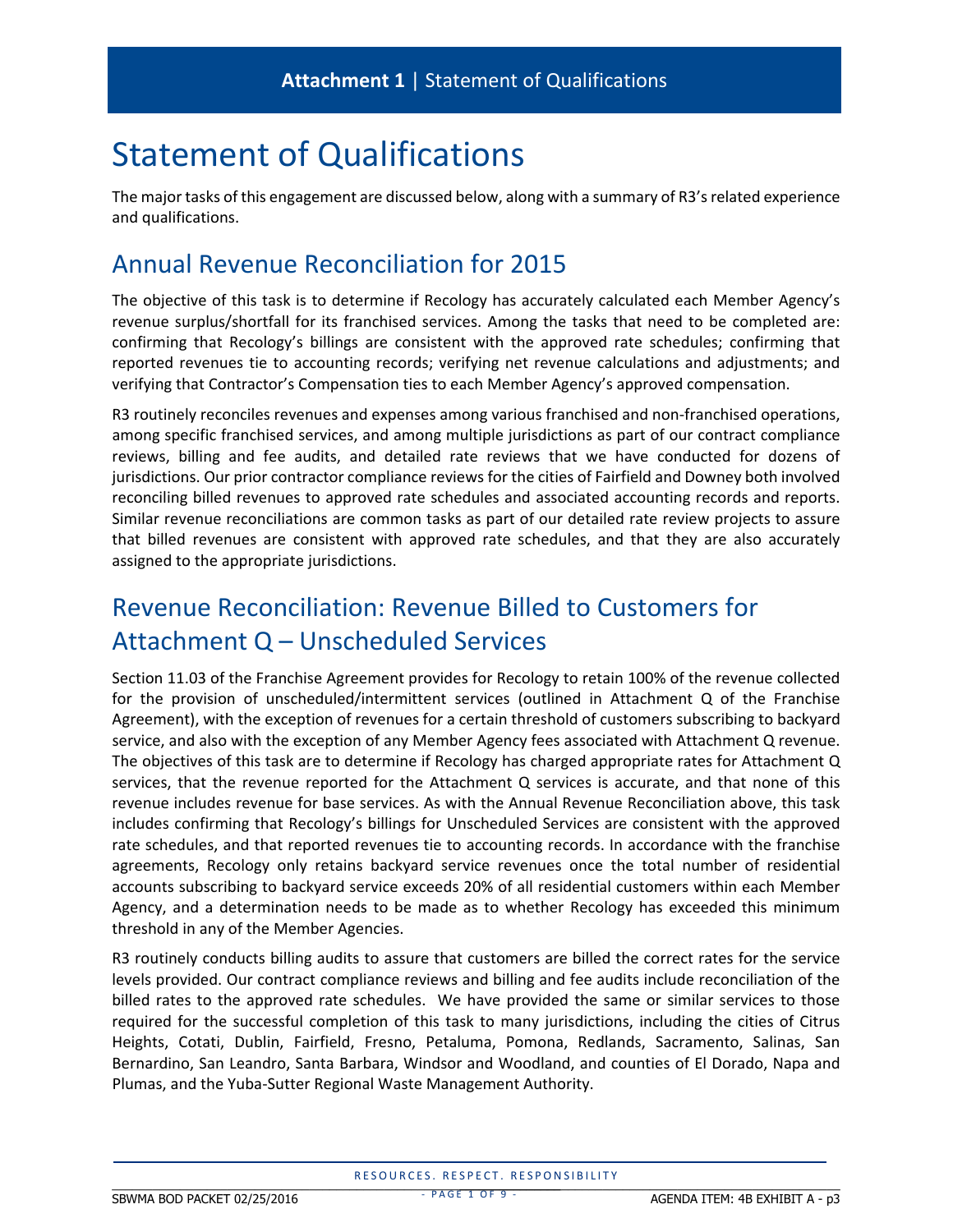

## Audit of Facility Operations Contractor (SBR)

The objective of thistask isto determine if SBR has accurately accounted for and remitted all gate revenue collected from self‐haul loads to RethinkWaste and accurately accounted for all recyclable material commodity revenue. This task includes confirming that the public revenue transferred to RethinkWaste ties to accounting records, that the reported gross commodity revenue ties to accounting records, and that payment by SBR to SEC Buyback Center customers, and associated reimbursements by RethinkWaste, ties to accounting records and other related supporting documentation. Also included in this task is a review of scale house procedures and testing of weight tickets to determine the accuracy of recorded route and material type information.

R3 regularly reviews scale house and recyclable material processing operations and associated policies and procedures as part of our Operational and Performance Reviews and various Detailed Rate Reviews. As part of our 2013 and 2014 Review of Collection Services and Facility Operations Reports, Tonnage, Data and Customer Service Systems Auditing Project for RethinkWaste, R3 reviewed SBR's scale house operations and associated data tracking and reporting procedures. We have a sound understanding of CRV program related revenues and payments and OBM commodity pricing, as well as recyclable material sales revenue tracking, reporting and reconciliation. We have provided the same or similar services to those required for this task to jurisdictions including the Yuba-Sutter Regional Waste Management Authority, Del Norte Solid Waste Management Authority, the cities of Paso Robles, Salinas, and Woodland, and other cities and counties.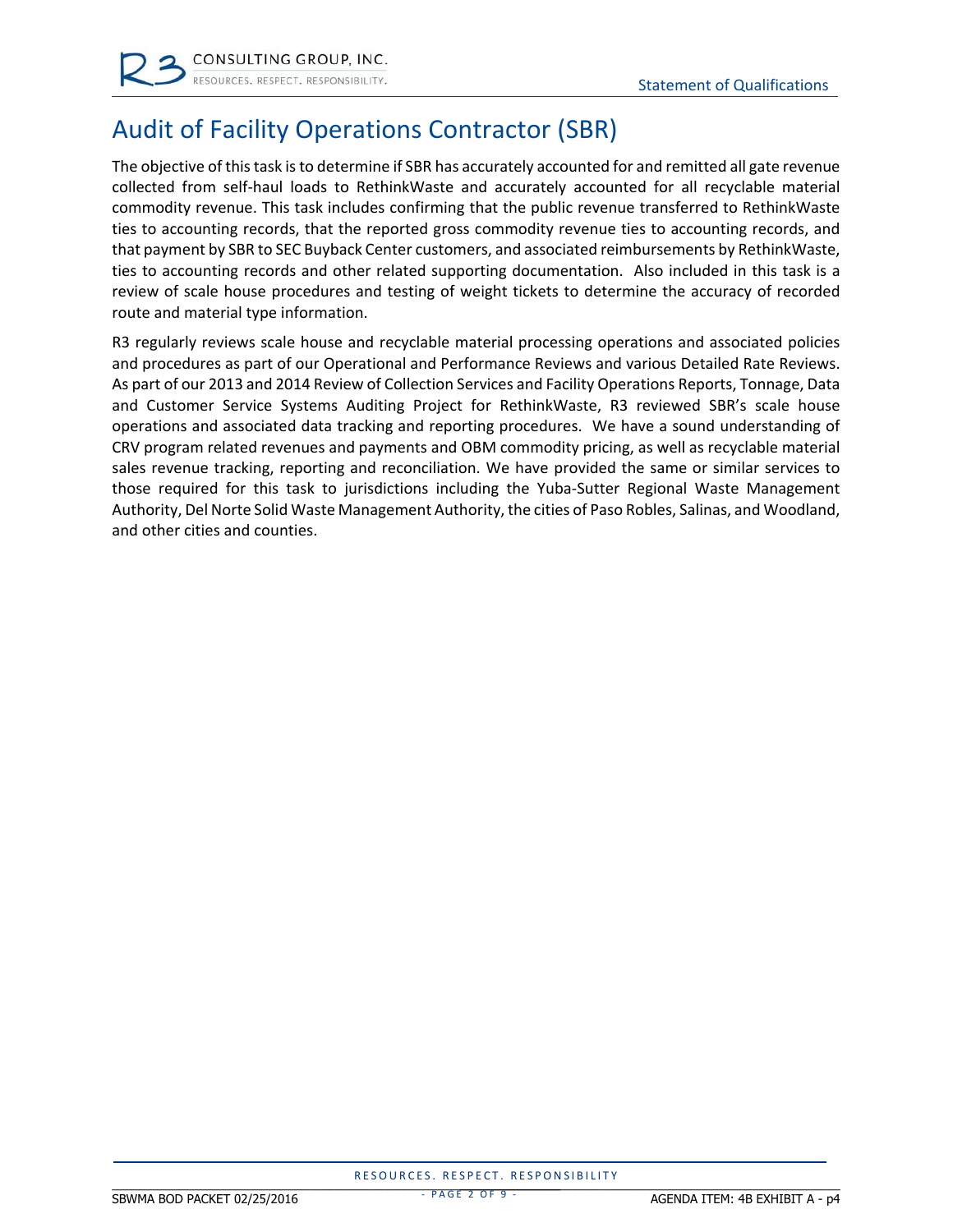## Work Proposal

## Project Approach

R3 takes an organized, systematic, and comprehensive approach when conducting audits of the type RethinkWaste is requesting. Upon authorization to proceed, R3 will develop a Financial Audit Work Plan. This Work Plan will be based on our proposed Scope of Work provided below and the implementation schedule provided in Section 5. The objective of the Work Plan is to describe all aspects of the detailed review to ensure that all required tasks are accounted for and to provide a specific "road map" for the review process. Once the Work Plan has been completed, each task will be assigned to a specific project team member with a specific schedule and work product.

Work paper documentation guidelines will also be established to ensure consistent supporting documentation of all required tasks. The Project Manager will monitor Work Plan progress relative to the established schedule and make any necessary adjustments to complete the required tasks in a timely manner. Preliminary draft task deliverables will be reviewed by the Project Manager and other team members prior to submittal to RethinkWaste. The results of the audit will be documented in our work papers, including all analyses conducted in support of the audit and copies of all supporting documentation. R3 project staff will be available to discuss and respond to questions or other issues related to the audit throughout the process, and will provide status updates on a bi‐weekly basis (or more frequently if requested) throughout the duration of the project.

### Scope of Work

The project tasks below have been organized to correspond directly with the services requested in RethinkWaste's prior RFP for the 2014 financial systems audit, which R3 performed. The RethinkWaste Member Agencies covered by this audit include:

- **Atherton**;
- **Belmont**;
- **Burlingame**;
- **East Palo Alto;**
- Foster City;
- Hillsborough;
- Menlo Park;
- **Redwood City;**
- San Carlos:
- San Mateo;
- West Bay Sanitary District; and
- County of San Mateo.

#### Task 1 Kick-off Meetings and Data Requests

Upon receiving "Authorization to Proceed" from RethinkWaste staff, R3 will schedule kick‐off meetings with RethinkWaste and contractor staff. Prior to the meetings, R3 will schedule a conference call with RethinkWaste staff. R3 anticipates attending one kick-off meeting at SBR's facility and one kick-off meeting at Recology's office. The kick‐off meetings will allow the R3 project team, RethinkWaste staff, and contractorstaff to discussthe Financial Audit Work Plan, project goals and objectives, deliverable due dates, and also address the findings and recommendations from last year's audit. For the kick‐off meetings, R3 will provide meeting agendas, as well as separate requests for information to be issued to each of the contractors.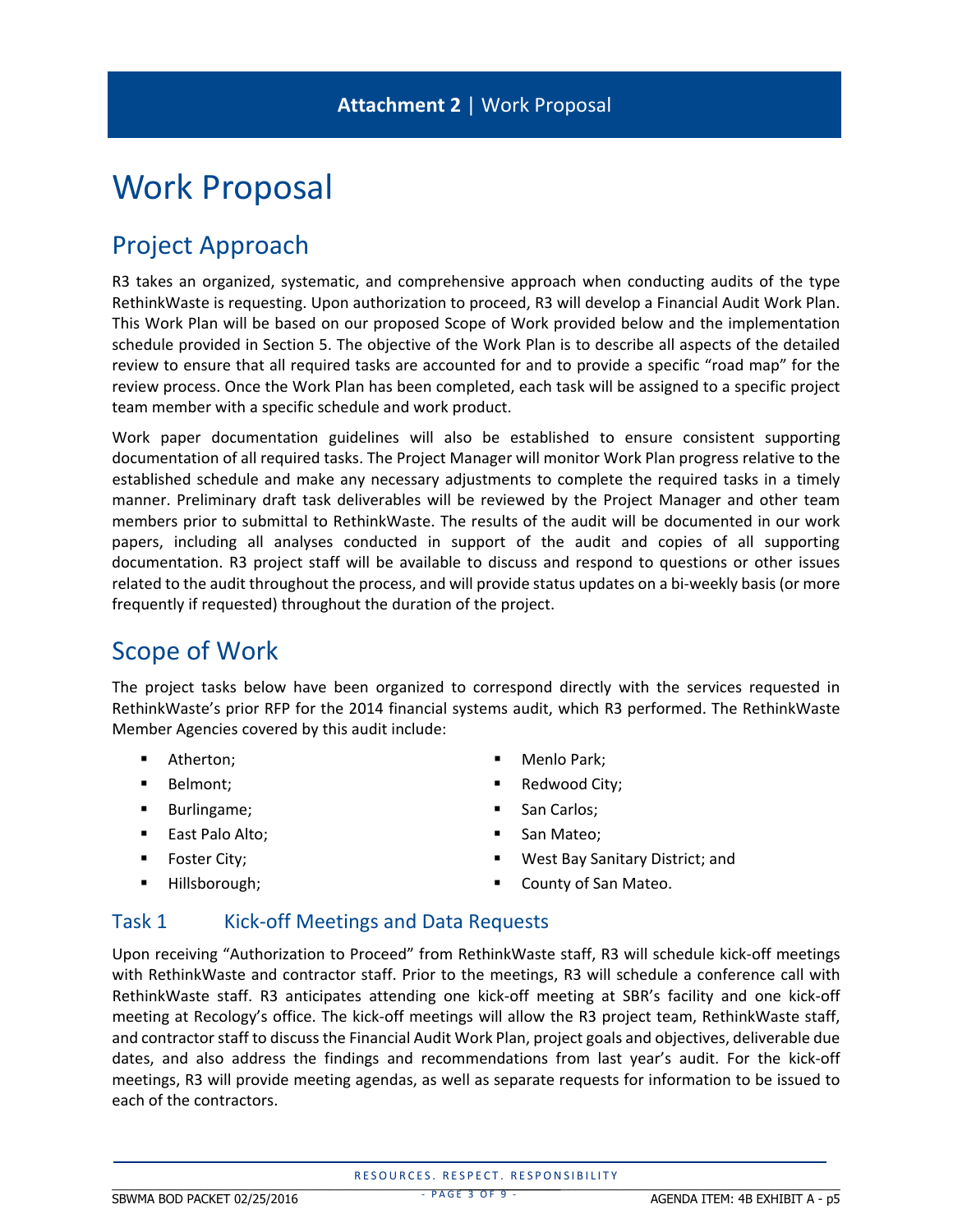In addition to the in‐person kick‐off meetings, R3 project team members will be available to provide status updates via conference call throughout the duration of the project.

### Task 2 Audit of Collection Service Contractor (Recology)

For Task 2, the R3 project team will conduct an audit of Recology's annual revenue reconciliation for 2015, submitted in accordance with Section 11.03 and Attachment K of Recology's Franchise Agreement for Collection Services with San Mateo County. This audit will include determining if Recology has accurately calculated each Member Agencies revenue surplus/shortfall for its franchised services, confirming that Recology's billings are consistent with the approved rate schedules and that reported revenues tie to accounting records, verifying net revenue calculations and adjustments, and verifying that Contractor's Compensation ties to each Member Agency's approved compensation. R3 will also confirm that Recology billed and retained the correct amounts for Attachment Q unscheduled services, review how additional cart fees are reported, and verify that revenue for the first 20% of backyard service in each Member Agency is accurately documented.

For each subtask below, R3 will request and verify Recology data for all RethinkWaste Member Agencies. All Task 2 subtasks will involve working closely with Recology to determine the source documentation and reporting process for each data category, and then verifying the mathematical accuracy and logical consistency of the company's reported values.

#### **Task 2.1 Annual Revenue Reconciliation for 2015**

Task 2.1.1 – R3 will confirm that the residential and commercial revenue amounts reported as billed (by Member Agency) for calendar year 2015 ties to the accounting records, including unbilled and deferred revenue adjustments.

Task 2.1.2 – R3 will verify the following annual amounts and data reported in the Revenue Reconciliation, and will verify that the calculations used to derive the amounts and data are properly reported for each Member Agency:

- 1. Billed Revenue;
- 2. Collection Expense;
- 3. Member Agency Fees (will also confirm that fees are properly calculated and paid for each Member Agency); and
- 4. Disposal expense and tonnage data.

Task 2.1.3 – R3 will verify the calculation of net revenue retained by Recology (i.e., gross revenue billed, as adjusted, less agency fees paid less disposal expense paid equals net revenue) in total and by Member Agency.

Task 2.1.4 – R3 will compare all values in the 2015 Revenue Reconciliation to the 2015 Annual Report and explain any variances.

Task 2.1.5 – R3 will review and validate all adjustments in the Revenue Reconciliation, and explain all adjustments in the event that Recology's explanation in the report needs further clarification.

Task 2.1.6 – R3 will review and perform tests to verify that the rates billed to residential and commercial customers tie to approved rate schedules for each Member Agency.

Task 2.1.7 – R3 will verify that the net surplus or shortfall balance owed to/from Recology by Member Agency is accurate.

Task 2.1.8 – R3 will verify the Contractor's Compensation tiesto their approved compensation by Member Agency.

Task 2.1.9 – R3 will explain all unusual adjustments in the Revenue Reconciliation.

- PAGE 4 OF 9 -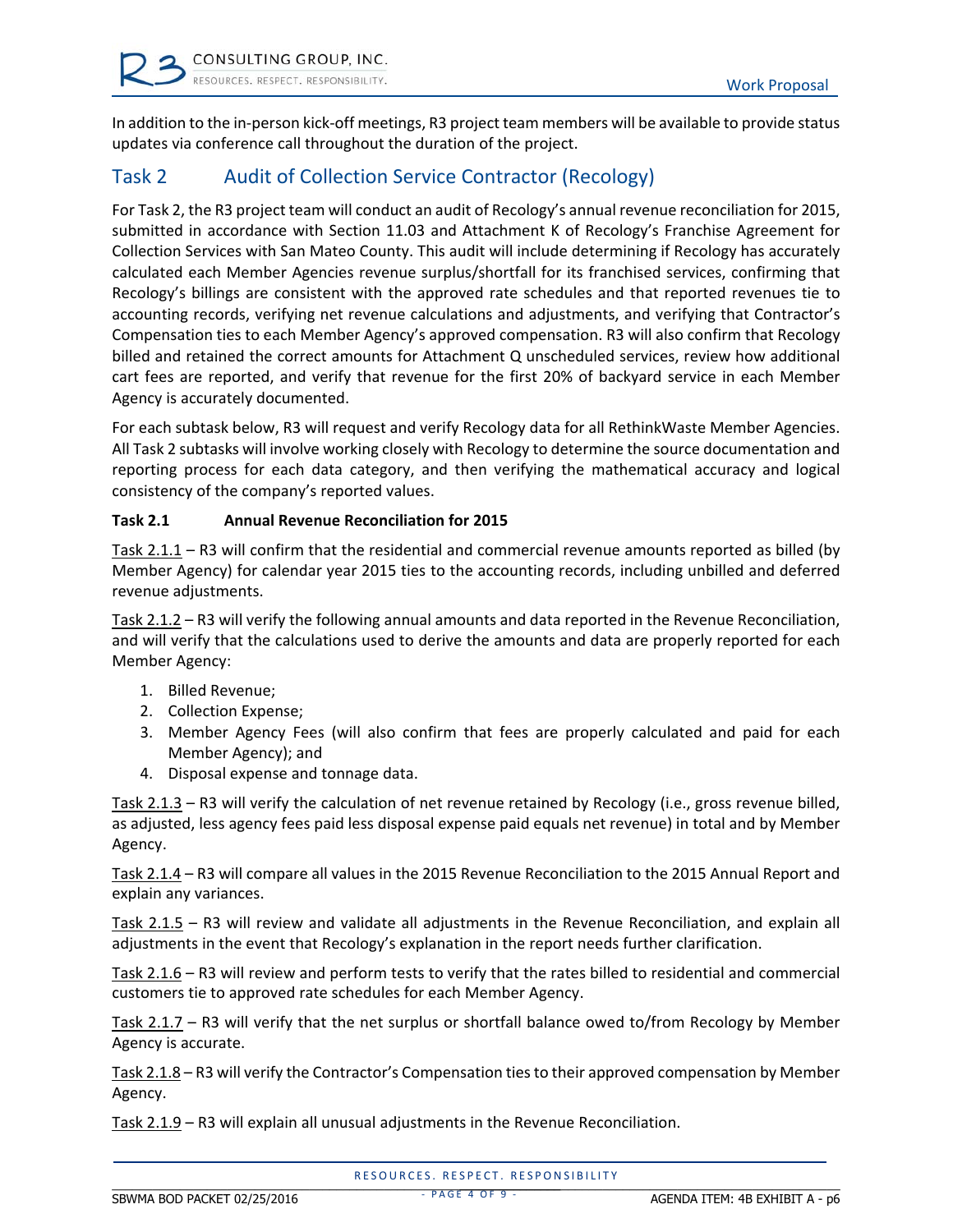#### **Task 2.2 Revenue Reconciliation: Revenue Billed to Customers for Attachment Q – Unscheduled Services**

Task 2.2.1 – R3 will confirm that the amount of Attachment Q revenue reported as billed by Member Agency ties to the accounting records for each different type of charge.

Task 2.2.2 – R3 will explain how the additional cart fees charged by some Member Agencies (Atherton, Hillsborough, and County) are reported in the revenue and excluded from cost (these surcharges have no corresponding cost).

Task 2.2.3 – R3 will verify that the credit for the first 20% of residential backyard service customers is accurately reported. (Resolution No. 6178 amended the Recology Franchise Agreement to state that: "Each Agency shall retain the revenue for the first twenty (20) percent of Backyard Service Customersthat subscribe to this service.")

Task 2.2.4 – R3 will report any issues or concerns on how Attachment Q services are calculated and reported by Recology for both the revenue calculation and the cost calculation, and explain how each is separately reported.

#### Task 3 Audit of Facility Operations Contractor (SBR)

For Task 3, the R3 project team will conduct a financial audit of South Bay Recycling (SBR), RethinkWaste's Facility Operations Contractor. Task 3 subtasks will involve coordinating with SBR to determine the source documentation and data tracking process for each reporting category. This will include determining how 2015 public revenues, commodity revenues, SEC buyback center payments, and weight ticket information (including route number and material types) are recorded using SBR's "PC Scales" tracking system, and then verifying the mathematical accuracy and logical consistency of the company's reported values. In addition, R3 will conduct an in‐depth review of scale house procedures as compared to the SBR Facility Procedure Manual, and test weight tickets to verify that SBR's procedures are effective and accurate.

#### **Task 3.1 Verify Public Revenue**

R3 will verify that the 2015 public revenue transferred monthly to RethinkWaste ties to the accounting records.

#### **Task 3.2 Verify Commodity Revenue**

R3 will verify that the gross 2015 commodity revenue as reported on their December monthly report ties to the accounting records. R3 will not verify the allocated amount attributed to RethinkWaste as this is done by RethinkWaste.

#### **Task 3.3 Verify SEC Buyback Center Payments**

R3 will verify that amount of payments to SEC Buyback Center customers by SBR and reimbursed by RethinkWaste ties to accounting records.

#### **Task 3.4 Review Scale House Procedures**

R3 will review the procedures at the scale house to help ensure all public revenue is being properly accounted for and all franchised volume is being properly recorded. R3 will review documented procedures (i.e., the SBR Facility Procedure Manual), verify that procedures are being followed, and review the training methods for scale house personnel, procedures for measurement of public loads, and scale house security measures. R3 will note any deviation, request an explanation from SBR and determine/quantify the impact on reporting practices. R3 will also review the procedures on validating and making changes to tare weights. R3 will monitor the scale house activities to verify the scale house is being operated in accordance with the contract with RethinkWaste, as it relates to the data that is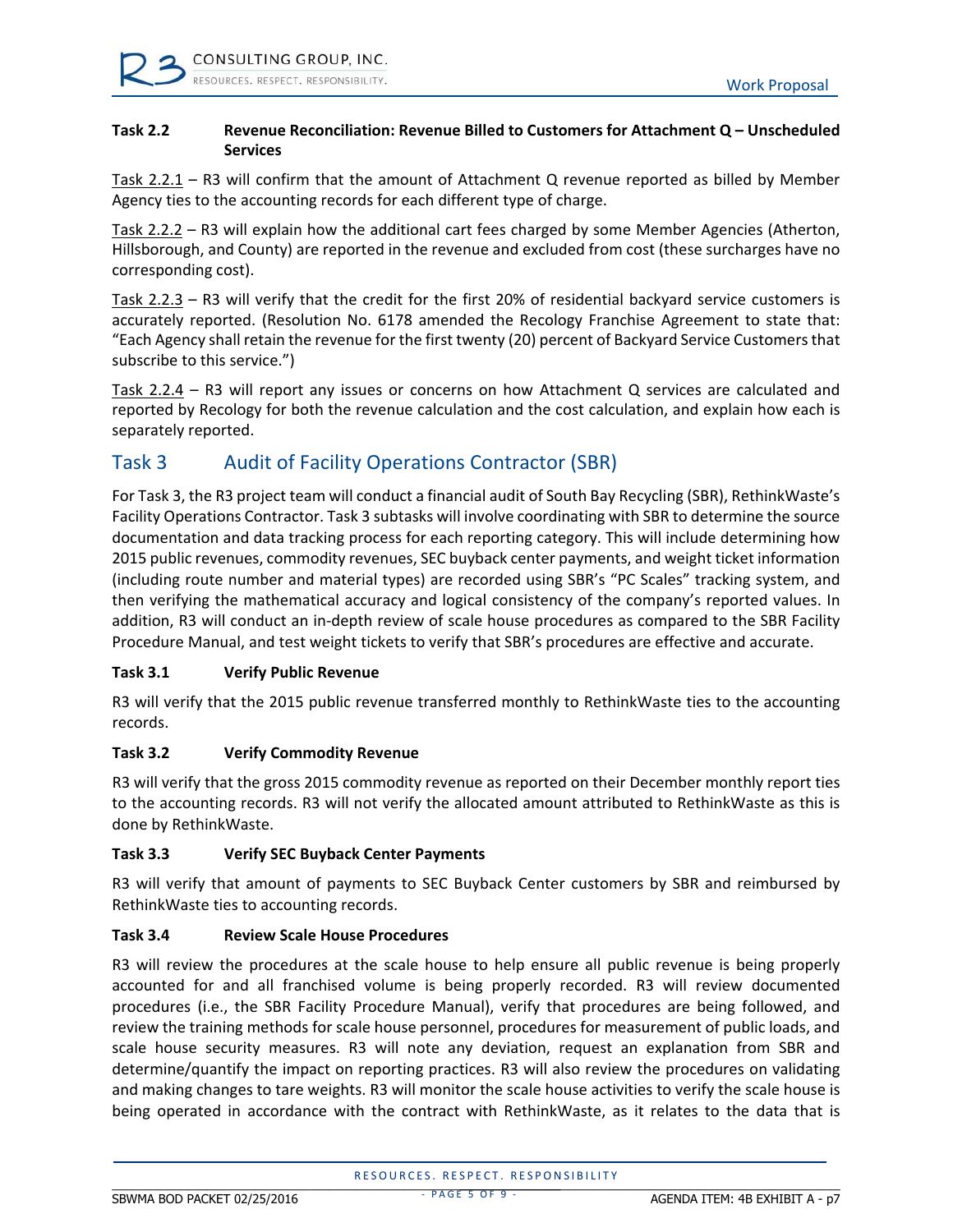required to be included in SBR's monthly, quarterly, and annual reports. As a result of this task, R3 will recommend improvements to scale house procedures as appropriate.

#### **Task 3.5 Test Weight Tickets**

R3 will select enough weight tickets and measured public tickets to verify the stated procedures are being followed. Such testing will include: verifying the collection route stated on the weight ticket ties to the information from Recology's daily dispatch log; verifying the type of material listed on the weight ticket ties to the information from Recology's daily dispatch log which will state the assigned route and material type (i.e., is the assigned vehicle collecting solid waste, recyclable materials, or organic materials).

#### Task 4 Draft and Final Reports

#### **Task 4.1 Draft Report**

Based on the results of Tasks 1 through 3 above, R3 will prepare a draft report of preliminary findings and recommendations. As part of the draft report, R3 will:

- Provide explanation of the auditing process and data analyzed;
- Provide charts to summarize findings (with particular attention paid to Recology);
- **Provide detailed support of findings and recommendations;**
- **Include the monetary impact of all findings and recommendations; and**
- **D** Obtain feedback from the contractors as to their agreement or disagreement with the findings, and their explanation of specific findings if warranted.

#### **Task 4.2 Meet with RethinkWaste/Contractors**

RethinkWaste will review the draft report of preliminary findings and provide suggested edits to the report. R3 will attend one (1) in‐person meeting with RethinkWaste/contractors to review the findings (if requested), and conduct additional conference calls as necessary. R3 will conduct additional analysis specific to Tasks 2 and 3 above based on feedback from RethinkWaste and the contractors, if necessary.

#### **Task 4.3 Final Report and Board Meeting**

Based on the feedback received from the contractors and/or RethinkWaste staff, R3 will prepare a Final Report. R3 staff will also attend one (1) RethinkWaste Board meeting to be available to answer any questions from RethinkWaste staff and/or Board members.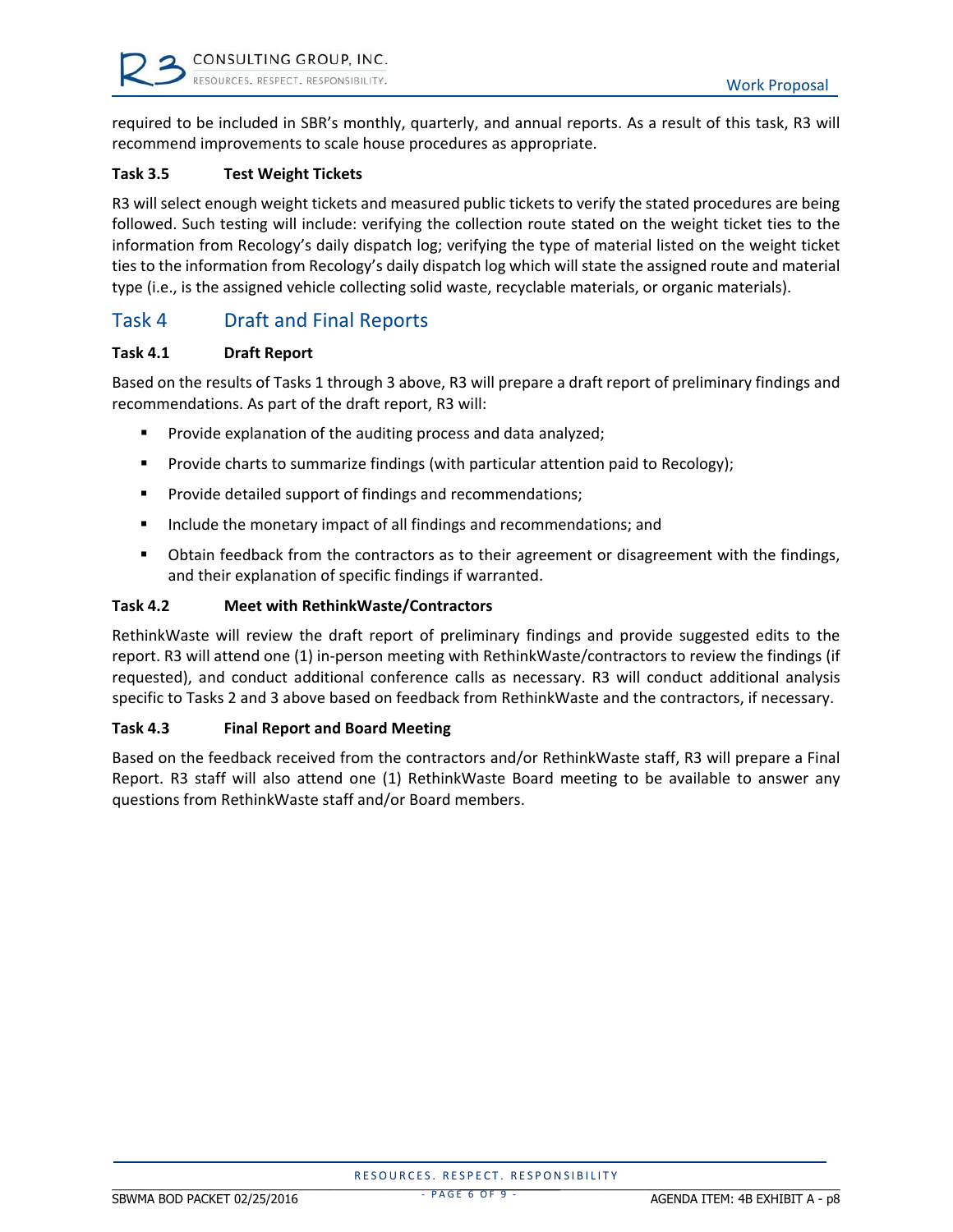### **Attachment 3** | List of Staff, Hourly Rates & Cost Proposal

# List of Staff

| <b>Garth Schultz</b> | Principal   Project Manager         |  |
|----------------------|-------------------------------------|--|
| <b>Emily Morse</b>   | Associate Analyst   Project Analyst |  |

## Hourly Rates

| <b>R3 2016 BILLING RATES AND CHARGES</b>      |                      |  |  |  |  |  |  |
|-----------------------------------------------|----------------------|--|--|--|--|--|--|
| Category                                      | <b>Hourly Rate</b>   |  |  |  |  |  |  |
| Principal / Project Manager                   | \$190 per hour       |  |  |  |  |  |  |
| Senior Project Manager                        | \$185 per hour       |  |  |  |  |  |  |
| Project Manager                               | \$170 per hour       |  |  |  |  |  |  |
| Senior Project Analyst                        | \$140 - 160 per hour |  |  |  |  |  |  |
| <b>Project Analyst</b>                        | \$125 - 140 per hour |  |  |  |  |  |  |
| <b>Associate Analyst</b>                      | \$100 - 125 per hour |  |  |  |  |  |  |
| <b>Administrative Support</b>                 | \$75 - 95 per hour   |  |  |  |  |  |  |
| REIMBURSABLE COSTS (Included in hourly rates) |                      |  |  |  |  |  |  |
| Consultants/Subcontractors                    | Direct cost          |  |  |  |  |  |  |
| Lodging and meals                             | Direct cost          |  |  |  |  |  |  |
| Travel - Private or company car               | \$0.54 per mile      |  |  |  |  |  |  |
| Travel - Other                                | Direct cost          |  |  |  |  |  |  |
| Delivery and other expenses                   | Direct cost          |  |  |  |  |  |  |

### Payments

Unless otherwise agreed in writing, fees will be billed monthly at the first of each month for the preceding month and will be payable within 30 days of the date of the invoice.

RESOURCES. RESPECT. RESPONSIBILITY \_\_\_\_\_\_\_\_\_\_\_\_\_\_\_\_\_\_\_\_\_\_\_\_\_\_\_\_\_\_\_\_\_\_\_\_\_\_\_\_\_\_\_\_\_\_\_\_\_\_\_\_\_\_\_\_\_\_\_\_\_\_\_\_\_\_ \_\_\_\_\_\_\_\_\_\_\_\_\_\_\_\_\_\_\_\_\_\_\_\_\_\_\_\_\_\_\_\_\_\_\_\_\_\_\_\_\_\_\_\_\_\_\_\_\_\_\_\_\_\_\_\_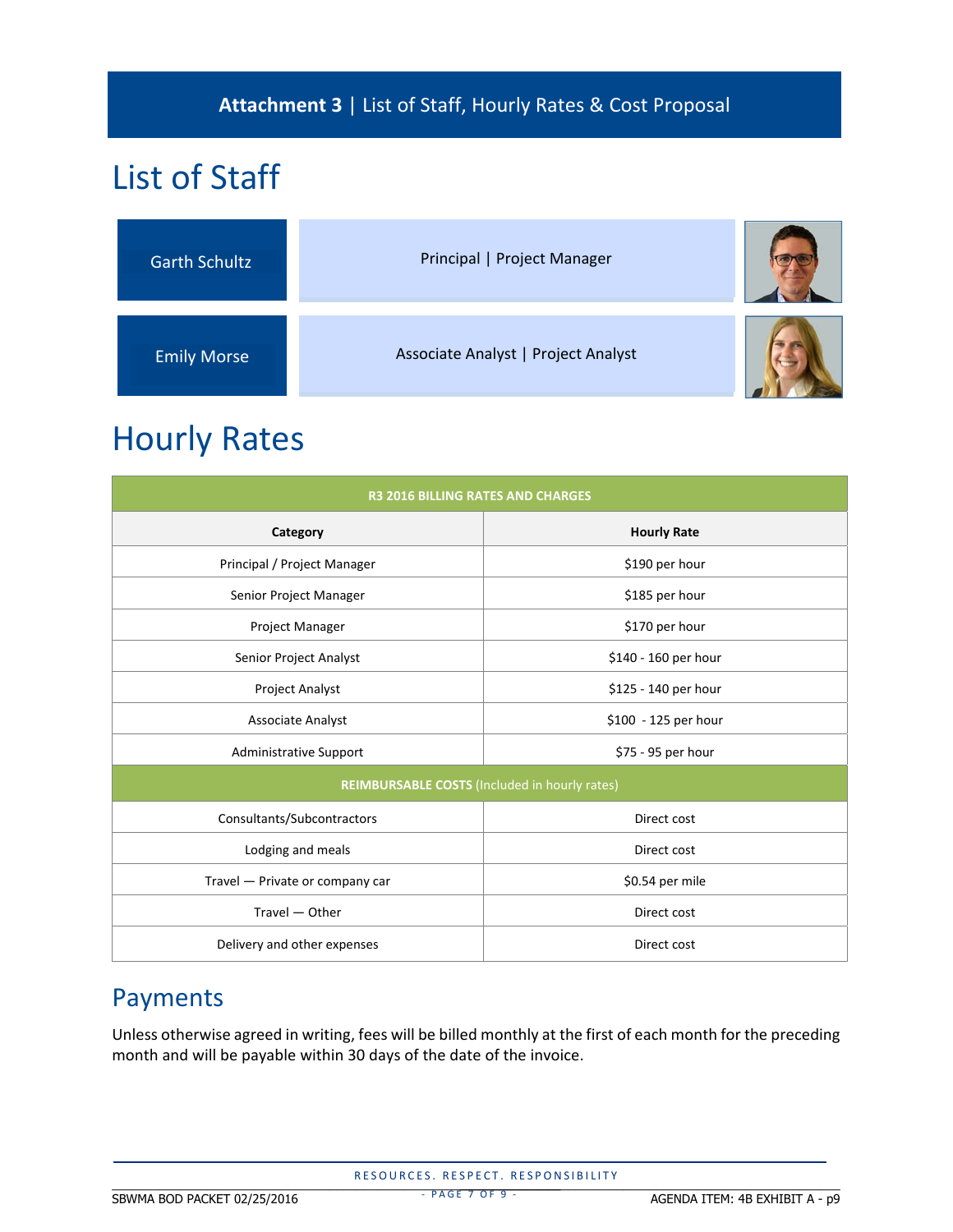# Cost Proposal

R3 will complete our proposed work scope for a total not‐to‐exceed budget of **\$35,743** as shown in the table below. This amount includes all overhead costs and expenses for all tasks. R3 reserves the right to allocate staffing hours as needed to ensure successful completion of this project.

| <b>Task</b>            |                                            | <b>R3 Consulting Group</b>                                |                                     |                                              |     |      |              |        |     |
|------------------------|--------------------------------------------|-----------------------------------------------------------|-------------------------------------|----------------------------------------------|-----|------|--------------|--------|-----|
|                        |                                            |                                                           | <b>Garth Schultz</b><br>(Principal) | <b>Emily Morse</b><br>(Associate<br>Analyst) |     | Cost | <b>Hours</b> |        |     |
|                        |                                            |                                                           | \$                                  | 190                                          | \$  | 120  |              |        |     |
| $\mathbf{1}$           | <b>Kick-Off Meetings and Data Requests</b> |                                                           |                                     |                                              |     |      |              |        |     |
|                        | <b>Task 1 Subtotal</b>                     |                                                           |                                     | 10                                           | 10  |      | \$           | 3,100  | 20  |
| $\mathbf{2}$           |                                            | <b>Audit of Collection Services Contractor (Recology)</b> |                                     |                                              |     |      |              |        |     |
|                        | 2.1 Annual Revenue Reconciliation          |                                                           |                                     | 40                                           | 20  |      | \$           | 10,000 | 60  |
|                        | 2.2 <sub>2</sub>                           | Revenue Reconciliation - Attachment Q                     |                                     | 10                                           | 10  |      | \$           | 3,100  | 20  |
|                        | <b>Task 2 Subtotal</b>                     |                                                           |                                     | 50                                           | 30  |      | \$           | 13,100 | 80  |
| 3                      |                                            | <b>Audit of Facility Operations Contractor (SBR)</b>      |                                     |                                              |     |      |              |        |     |
|                        | Verify Public Revenue<br>3.1               |                                                           |                                     | 10                                           | 10  |      | \$           | 3,100  | 20  |
|                        | <b>Verify Commodity Revenue</b><br>3.2     |                                                           |                                     | 10                                           | 10  |      | \$           | 3,100  | 20  |
|                        | 3.3                                        | Verify SEC Buyback Center Payments                        |                                     | 10                                           | 10  |      | \$           | 3,100  | 20  |
|                        | 3.4                                        | <b>Review Scale House Procedures</b>                      |                                     | 10                                           | 10  |      | \$           | 3,100  | 20  |
|                        | 3.5<br><b>Test Weight Tickets</b>          |                                                           |                                     | 10                                           | 10  |      | \$           | 3,100  | 20  |
|                        | <b>Task 3 Subtotal</b>                     |                                                           |                                     | 50                                           | 50  |      | \$           | 15,500 | 100 |
| 4                      | <b>Draft and Final Reports</b>             |                                                           |                                     |                                              |     |      |              |        |     |
|                        | 4.1<br><b>Draft Report</b>                 |                                                           |                                     | 10                                           | 5   |      | \$           | 2,500  | 15  |
|                        | 4.2                                        | Meet with Rethink Waste/Contractors                       |                                     | 15                                           | 5   |      | \$           | 3,450  | 20  |
|                        | 4.3                                        | <b>Final Report and Board Meeting</b>                     |                                     | 20                                           | 5   |      | \$           | 4,400  | 25  |
| <b>Task 4 Subtotal</b> |                                            |                                                           | 45                                  | 15                                           |     | \$   | 10,350       | 60     |     |
|                        |                                            | <b>Total Hours</b>                                        |                                     | 155                                          | 105 |      |              |        | 260 |
|                        | Total Cost \$<br>29,450<br>\$12,600        |                                                           |                                     |                                              |     | \$   | 42,050       |        |     |
|                        | 15% Discount                               |                                                           |                                     |                                              |     |      | \$           | 6,308  |     |
|                        | Final Budget \$                            |                                                           |                                     |                                              |     |      | 35,743       |        |     |